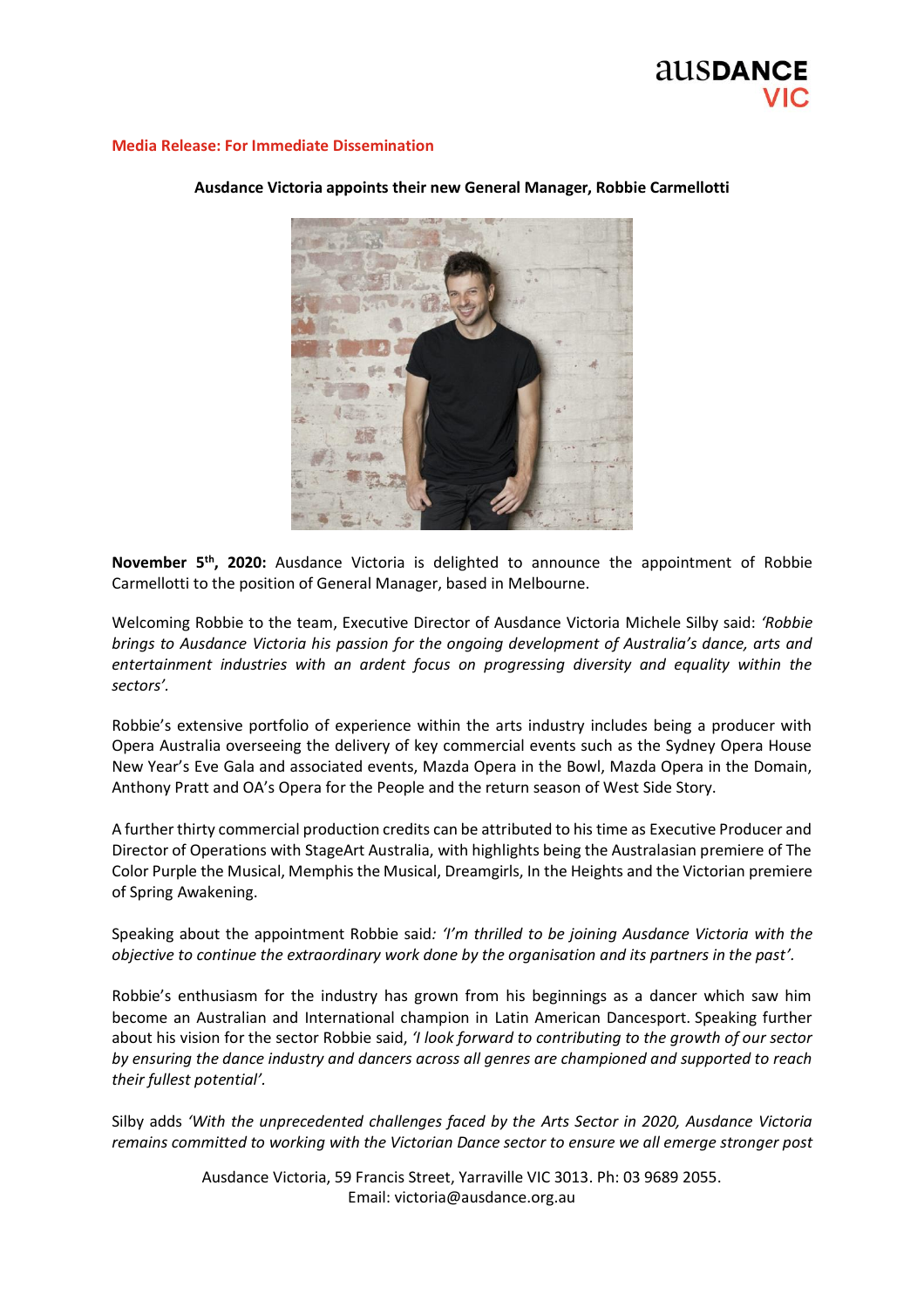

*COVID-19. Robbie's extensive management and operational experience will be a valuable asset towards addressing immediate sector needs and ensuring that Ausdance Victoria continuesto engage, collaborate and provide development opportunities for Victoria's diverse dance ecology'*.

Robbie commences his role as General Manager of Ausdance Victoria immediately.

For media enquiries contact

Shweta Kawatra Marketing Communications Manager Ausdance Victoria Email: [marketing.vic@ausdance.org.au](mailto:marketing.vic@ausdance.org.au)

## **Notes to the Editor**

### **About Ausdance Victoria**

Ausdance Victoria is the peak body for dance, leading dance in the State. We aim to provide all Victorians with opportunities to experience and engage with dance. A membershipbased organisation, Ausdance Victoria provides a platform for the states dance sector needs to be heard and creates an environment for dance to thrive.

### **Our work includes:**

**Advocacy:** High-level strategic advice and vision for the dance sector. We advocate on behalf of the dance industry to raise the profile of dance and increase investment in the arts.

**Education:** We provide a range of options to people looking to further their dance practise. Ausdance Victoria is a registered RTO offering Certificate II in dance with selected units from Certificate III in dance.

**Special Projects:** Ausdance Victoria has a successful and sustainable program of projects and events. These include Big Dance (large scale community dance event), Australian Youth Dance Festival, Dance Massive and many more

**Ongoing sector capacity building**: We support the capacity building of dancers, choreographers, companies, organisations, venues, education sector, dance schools and teachers by offering advice, information and training related to Dance.

**Member Support:** Ausdance Victoria members become part of a vibrant community of Independent Dance Artists, Small to Medium companies, Dance Teachers and Dance Education professionals, Educational establishments, Arts professionals and Arts organisations.

**---Ends---**

Ausdance Victoria, 59 Francis Street, Yarraville VIC 3013. Ph: 03 9689 2055. Email: victoria@ausdance.org.au